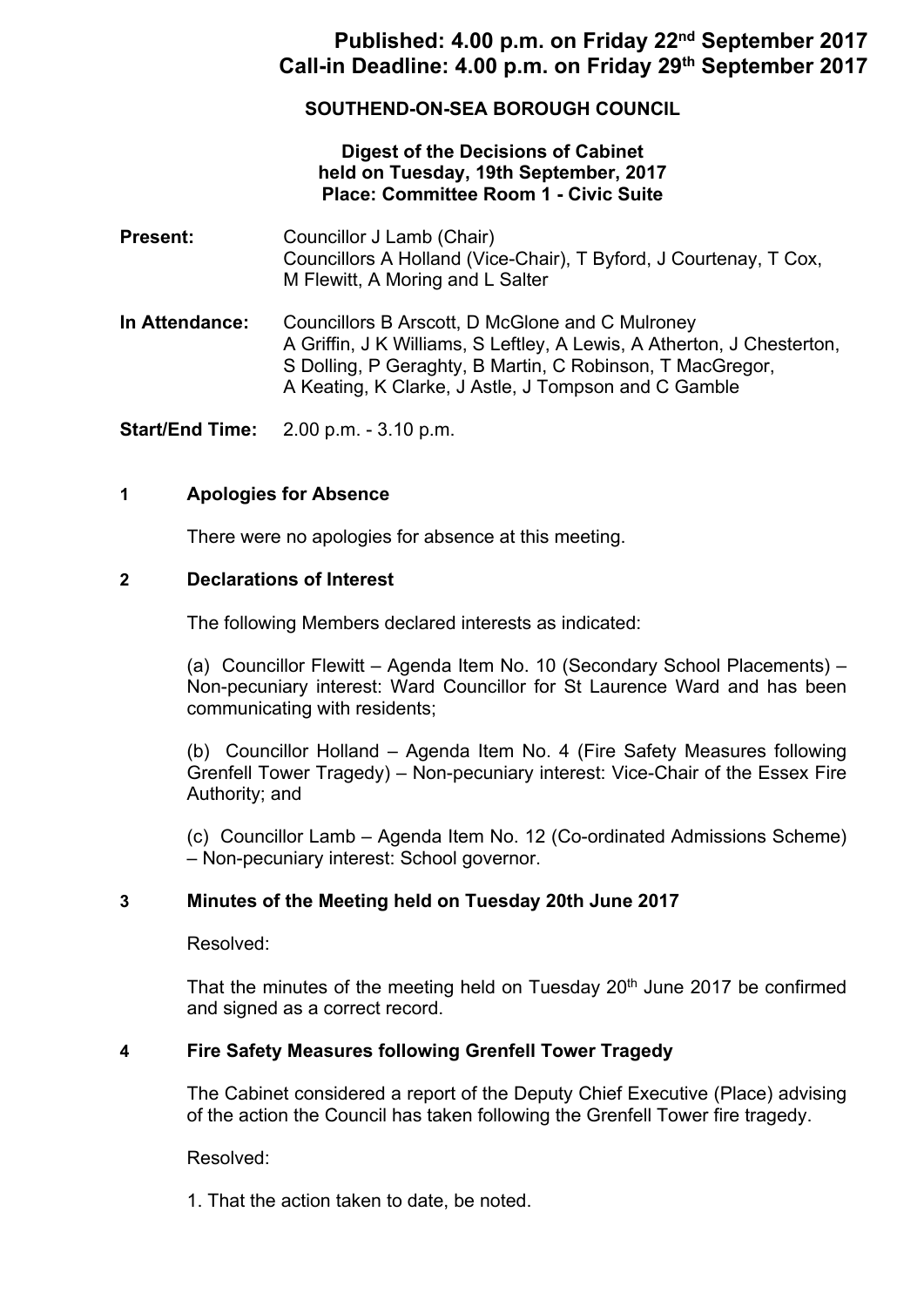2. That it be noted that a further report will be submitted to Cabinet detailing the outcomes of the first phase of the Fire Safety review being undertaken by the Council, South Essex Homes and Essex Fire & Rescue Service.

3. That it be agreed that there is consideration in the Capital Budget proposals for 2018/19 to fund any necessary remedial work or fire safety improvements that are identified by the review set out in resolution 2 above.

Reason for Decision:

To reassure Members that the Council has reviewed the fire safety management measures across its own property portfolio and that assurance is being sought from other public and private sector building owners that they are also reviewing safety measures.

Other options

None.

Note:- This is an Executive function Eligible for call in to Place Scrutiny Committee Executive Councillor: Flewitt

### **5 Monthly Performance Report (July)**

Resolved:

That the submitted report be noted.

Note: This is an Executive function. Eligible for call in to all three Scrutiny Committees Executive Councillor: as appropriate to the item

### **6 Risk Based Verification Framework**

The Cabinet considered a report of the Chief Executive proposing the adoption of a policy for risk based verification within the benefits service.

Resolved:

That the implementation of the Risk Based Verification Policy attached at Appendix 1 to the submitted report, be approved.

#### Reason for Decision

To improve performance in reducing fraud and error leading to additional Government funding through the Right Benefit initiative.

#### Other Options

To continue to work as we are but this would not free up the additional resources required to do the further checks.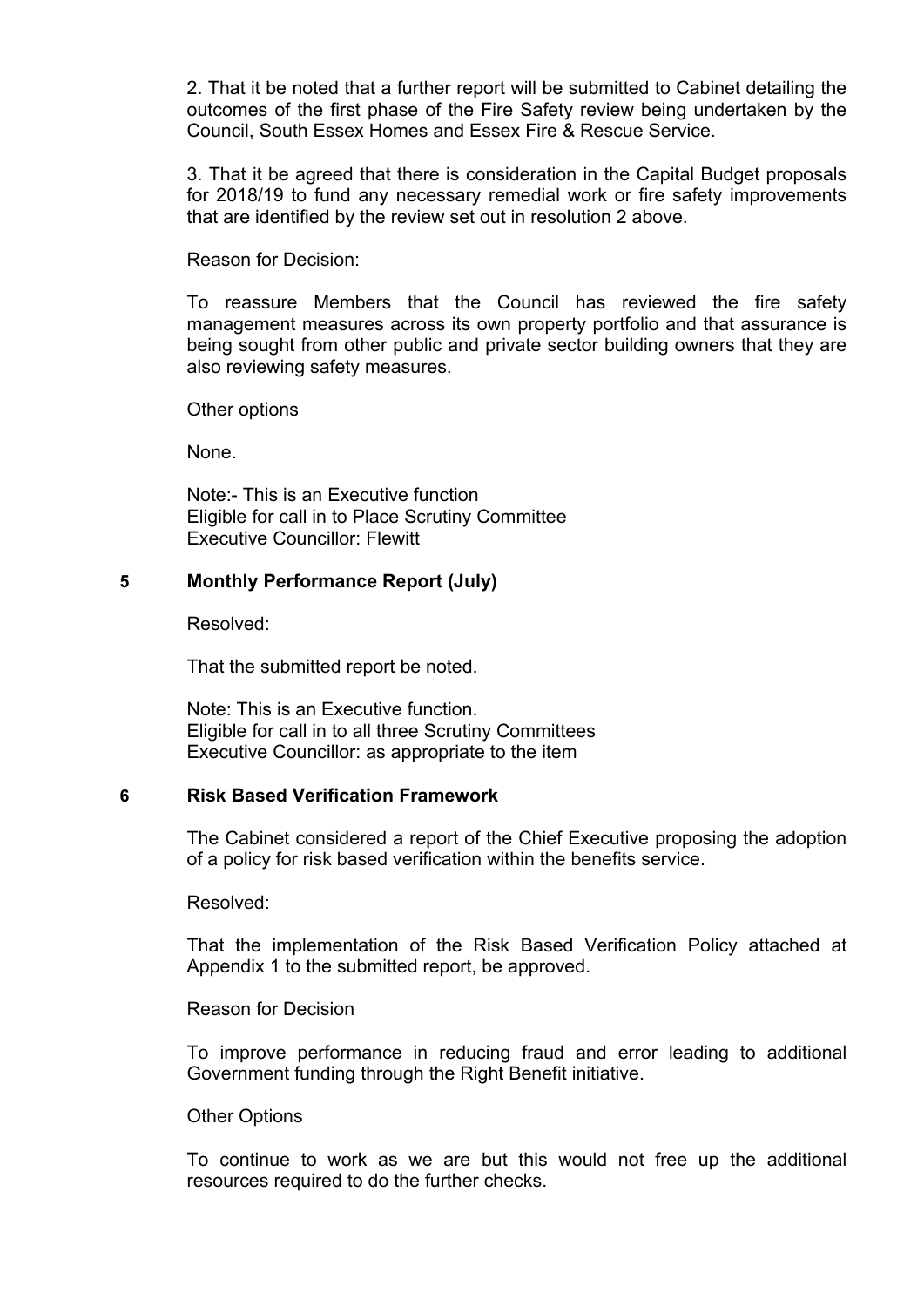Note: This is an Executive function Eligible for call in to Policy & Resources Scrutiny Committee Executive Councillor: Moring

#### **7 Quarter One Treasury Management Report**

The Cabinet considered a report of the Chief Executive covering the treasury management activity for the period from April 2017 to June 2017.

Resolved:

1. That the Quarter One Treasury Management Report for 2017/18, be approved.

2. That it be noted that the Treasury management activities were carried out in accordance with the CIPFA (The Chartered Institute of Public Finance and Accountancy) Code of Practice for Treasury Management in the Public Sector during the period from April to June 2017.

3. That it be noted that the loan and investment portfolios were actively managed to minimise cost and maximise interest earned, whilst maintaining a low level of risk.

4. That it be noted that an average of £48.6m of investments were managed inhouse. These earned £0.052m of interest during the three month period at an average rate of 0.43%. This is 0.32% over the average 7-day LIBID and 0.18% over the bank base rate.

5. That it be noted that an average of £5.0m was managed by an enhanced cash fund manager. This earned £0.006m during this three month period at an average rate of 0.52%.

6. That it be noted that an average of £15.2m was managed by two short dated bond fund managers. This earned £0.046m during this three month period from a combination of an increase in the value of the units and income distribution, giving a combined return of 1.21%.

7. That it be noted that an average of £15.9m was managed by two property fund managers. These earned £0.403m during this three month period from a combination of an increase in the value of the units and income distribution, giving a combined return of 10.14%.

8. That it be noted that the level of borrowing from the Public Works Loan Board (PWLB) (excluding debt relating to services transferred from Essex County Council on 1<sup>st</sup> April 1998) remained at the same level of £227.8m (HRA: £77.0m, GF: £150.8m) during the period from April to June 2017.

9. That it be noted that during the quarter the level of financing for 'invest to save' schemes increased from £7.90m to £8.75m.

#### Reason for Decision

The CIPFA Code of Practice on Treasury Management recommends that Local Authorities should submit reports regularly. The Treasury Management Policy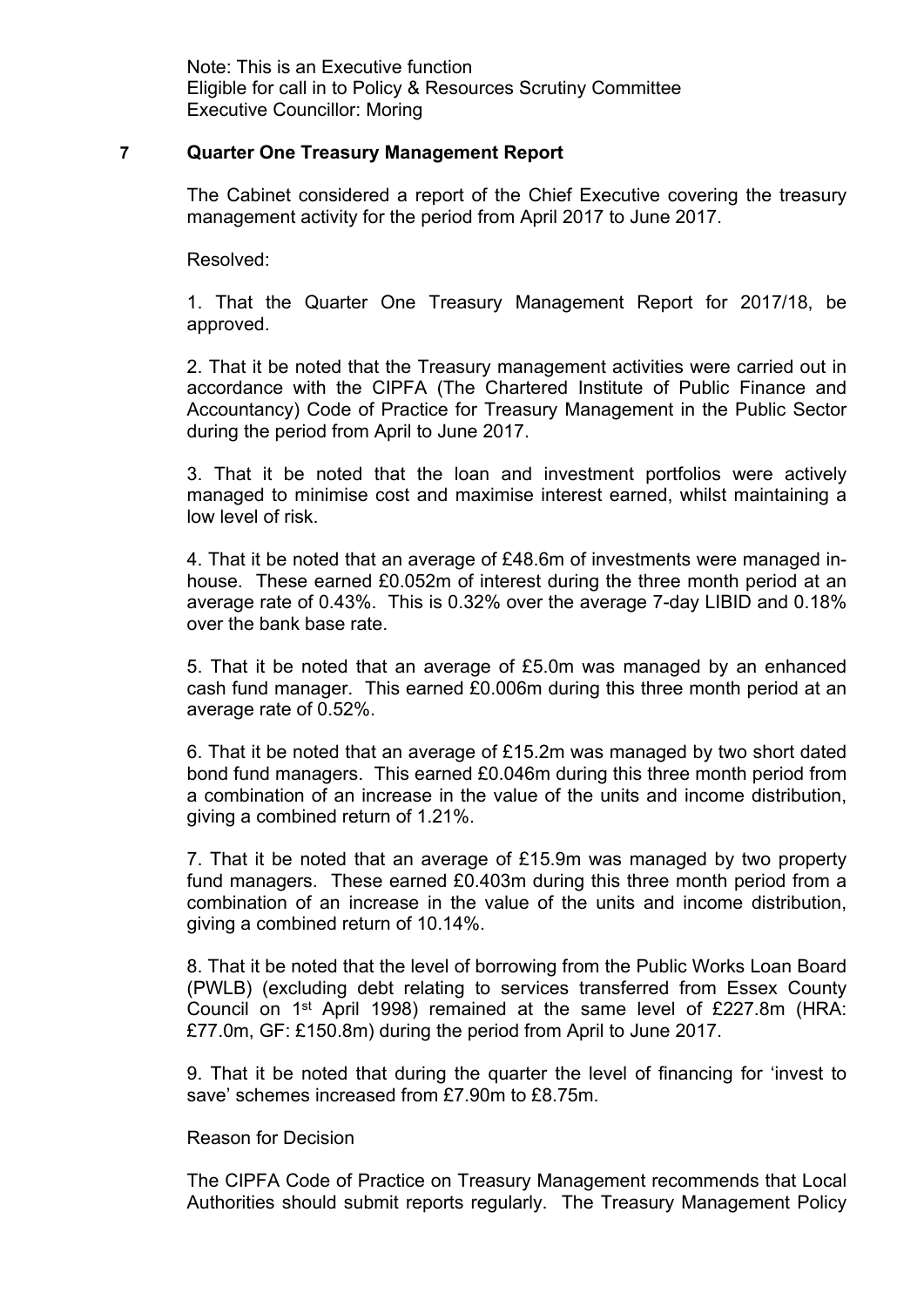Statement for 2017/18 sets out that reports would be submitted to Cabinet quarterly on the activities of the treasury management operation.

Other options

None.

Note: This is an Executive Function Eligible for call in to: Policy & Resources Scrutiny Committee Executive Councillor: Moring

### **8 Debt Position at 31 July 2017**

The Cabinet considered a report of the Chief Executive informing Members of the current position on the outstanding debt to the Council as at 31st July 2017.

Resolved:

1. That the current outstanding debt position as at 31st July 2017 and the position of debts written off to 31<sup>st</sup> July 2017 as set out in Appendices A and B of the submitted report, be noted.

2. That the write offs as detailed in Appendix B, be approved.

Reason for Decision

All reasonable steps to recover the debt have been taken and therefore where a write-off is recommended it is the only course of action available.

If the Council wishes to pursue debts for bankruptcy proceedings, it will follow the agreed and published recovery policy that covers this.

Other options

None

Note: This is an Executive function Eligible for call in to: Policy and Resources Scrutiny Committee Executive Councillor: Moring

### **9 Appropriation of Land at Burr Hill Chase**

The Cabinet considered a report of the Chief Executive proposing the appropriation of land at Priory School and Burr Hill Chase from education use for planning purposes to enable the wider redevelopment of the land following the relocation of the school.

Resolved:

That under S122 (1) of the Local Government Act 1972, the land at Priory School and Burr Hill Chase be appropriated from education use for planning purposes immediately following the vacation of the site to enable its redevelopment following relocation of the school in accordance with the consent of the Secretary of State for Education.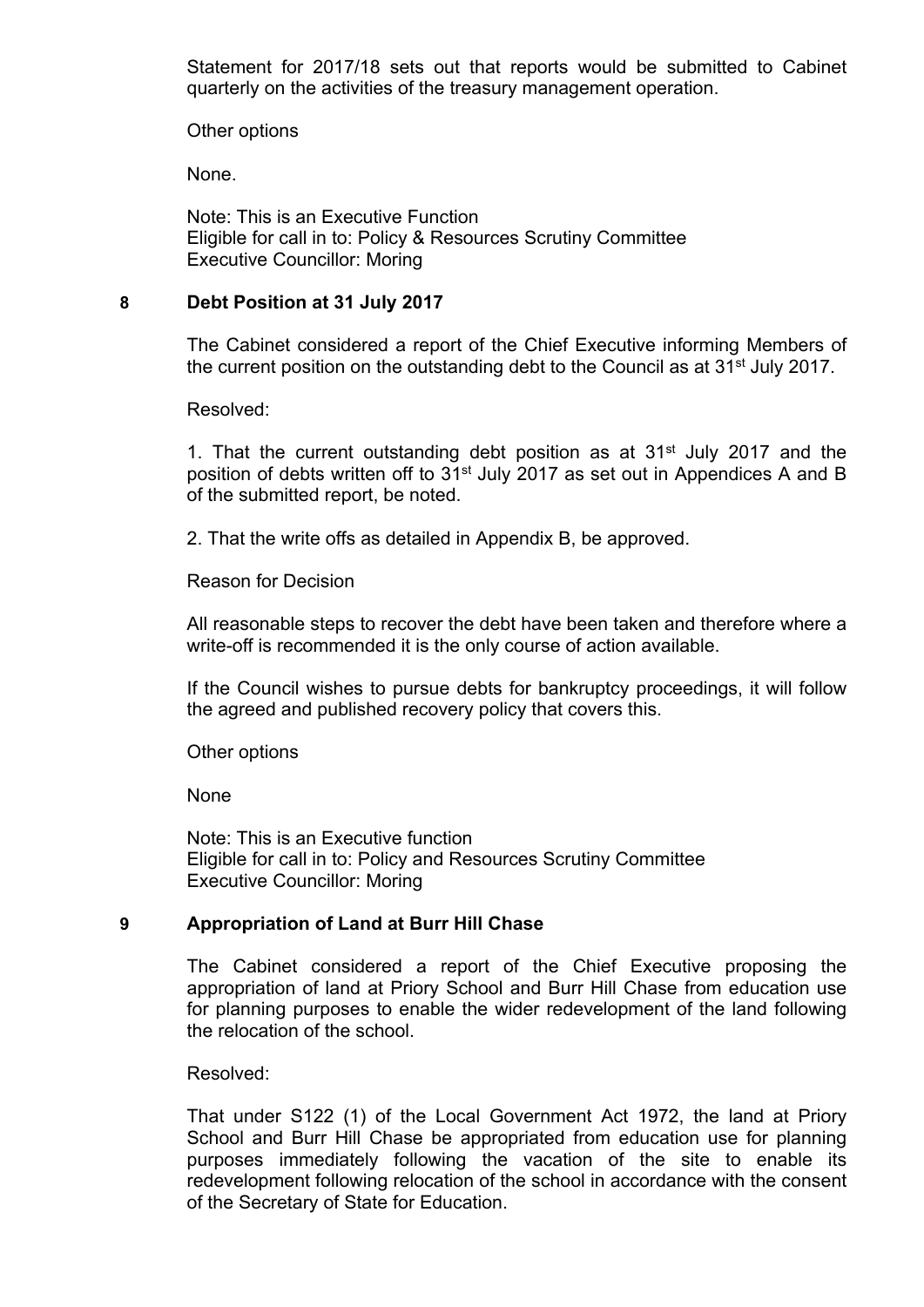### Reasons for Decision

The appropriation of land is required to ensure that the use is appropriately recorded and the land is enabled for future development.

Other options

As the Cabinet has agreed the future use of land subject to the consent of the Secretary of State for education which has now been received, other options are not relevant in this case.

Note: This is an Executive Function Eligible for call in to: Policy and Resources Scrutiny Committee Executive Councillor: Moring

### **10 Secondary School Placements**

The Cabinet considered a report of the Deputy Chief Executive (People) updating Members on the progress of the Secondary School Places Programme and the progress on identifying a site for a new Free School.

Resolved:

1. That current progress on the progression of current expansion projects at good and outstanding secondary schools for September 2018, namely Shoeburyness High School and St Thomas More High School, be noted.

2. That the continuation of expansion discussions with remaining Good and Outstanding Schools, namely Belfairs Academy, The Eastwood Academy and St Bernard's High School, to secure the remaining 60 places still required for September 2018, be approved.

3. That work continues on securing the plot of land identified in the submitted report to support an application to the Department of Education for a new secondary free school for September 2019.

#### Reasons for Decision

The Council has a statutory duty to ensure sufficient places for all statutory school aged children

#### Other Options

The Council has no option other than to provide sufficient school places if it is to meet its statutory duties.

Note: This is an Executive Function Eligible for call in to: People Scrutiny Committee Executive Councillor: Courtenay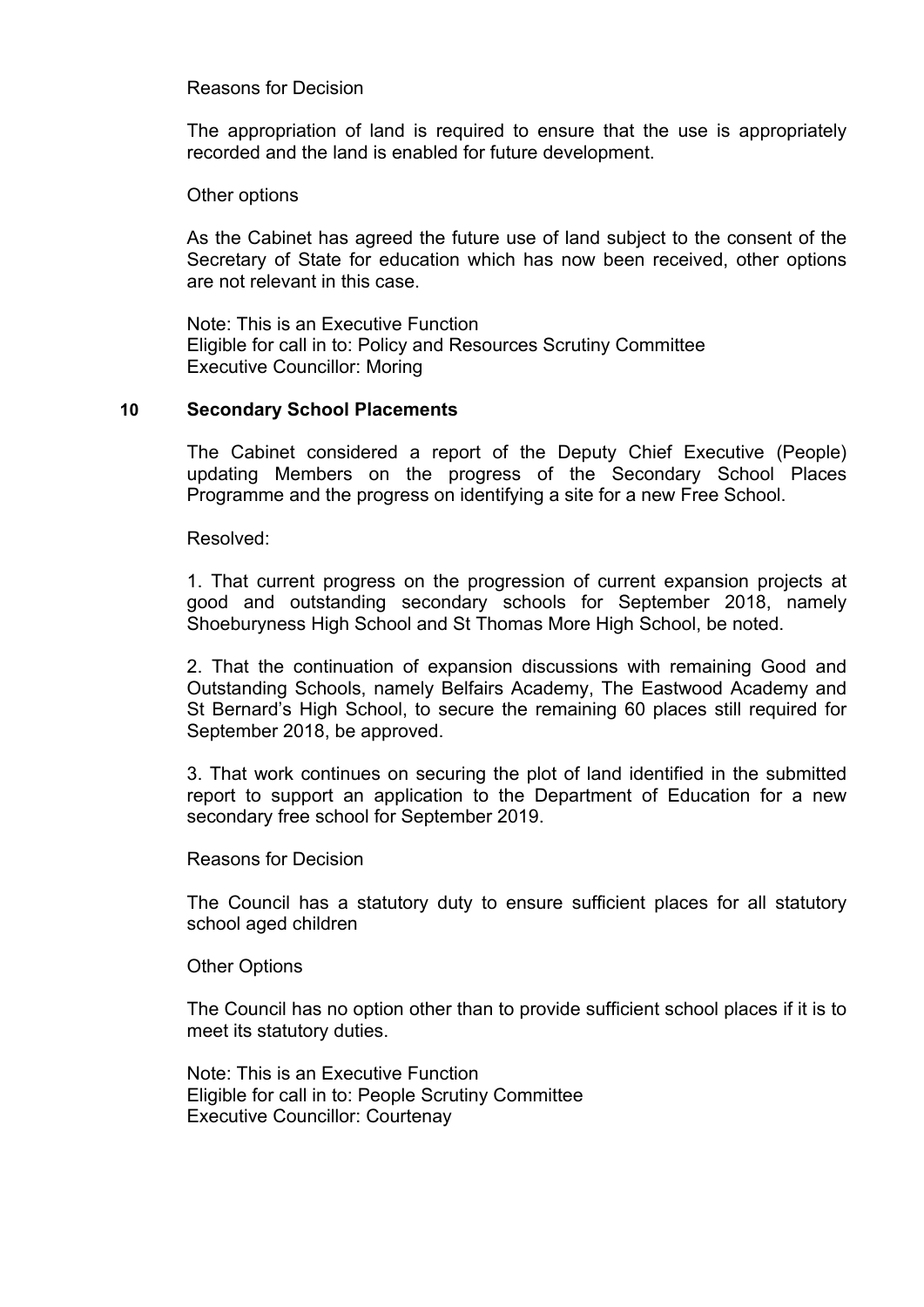### **11 School Performance Report Summer 2017 - Outcomes KS2 and KS4**

The Cabinet considered a report of the Deputy Chief Executive (People) which informed Members of the high level performance outcome for all Southend schools at all key stages following the summer tests and examinations.

On consideration of the report, the Chairman referred to the excellent school examination results and thanked the relevant officers and others for their contribution towards the positive outcomes.

Resolved:

That the overall performance of Southend schools at each of the key stages, in particular relative to the emerging national benchmarks, be noted.

Reasons for Decision

To note the performance of Southend schools.

Other Options

None.

Note: This is an Executive function Eligible for call in to: People Scrutiny Committee Executive Councillor: Courtenay

#### **12 Co-ordinated Admissions Scheme**

The Cabinet considered a report of the Deputy Chief Executive (People) presenting the Coordinated Admissions Scheme for 2019 onwards and the Published Admission Limits for community schools.

Resolved:

1. That a consultation with governing bodies of community schools takes place on the published admission numbers for community infant, junior and primary schools for September 2019, as set out in Appendix 1 to the submitted report.

2. That the proposed Coordinated Admissions Scheme for 2019 onwards (as set out at Appendix 2 to the submitted report), in principle, be approved, and if there are minor areas to be resolved following the consultation with all schools, the decisions on minor amendments be delegated to the Deputy Chief Executive (People) in consultation with the Executive Councillor for Children & Learning.

### Reasons for Decision

The determination of admission arrangements for community schools and the provision of a coordinated admissions scheme is a statutory requirement.

Other Options

None.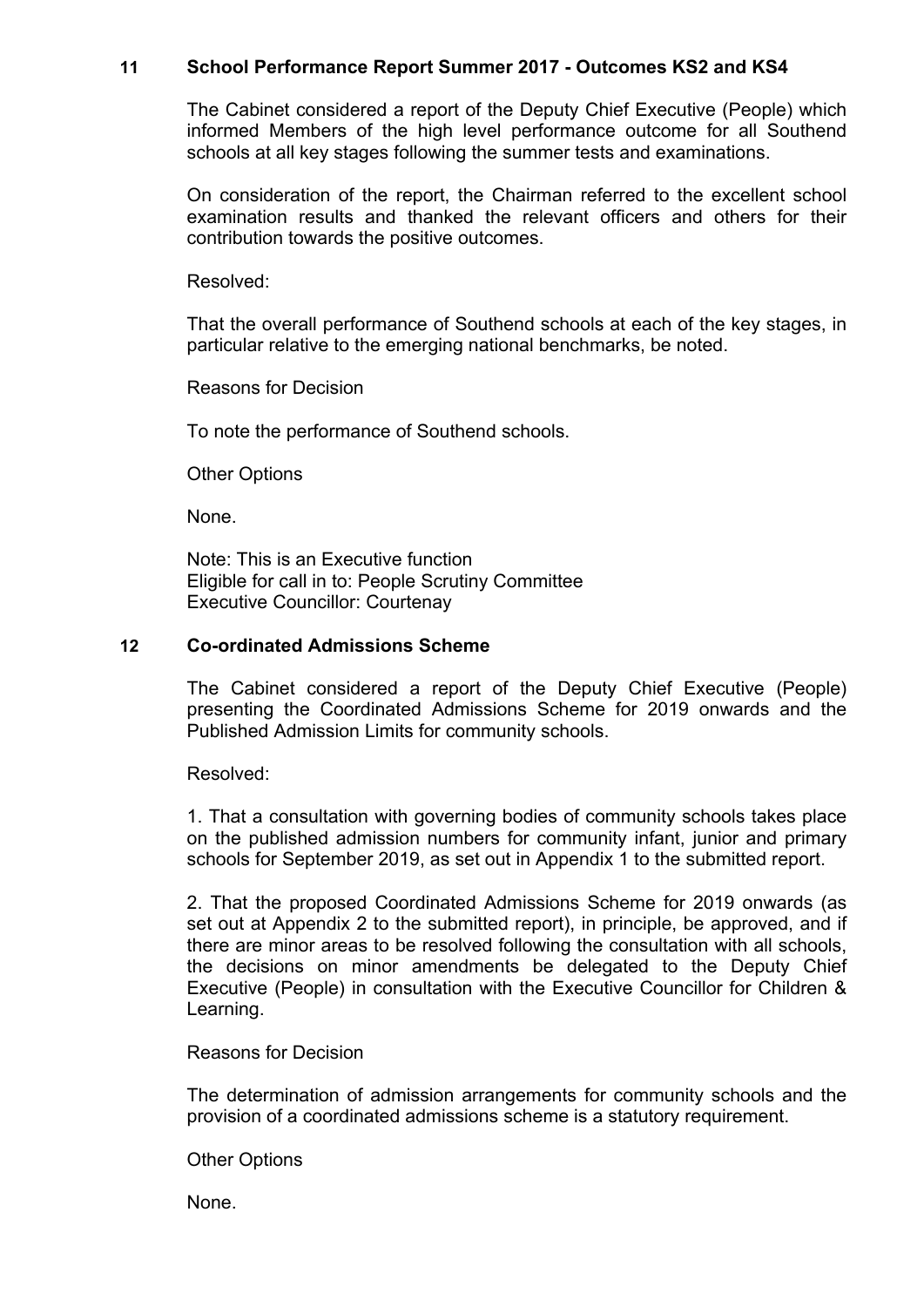Note: This is an Executive function Eligible for call in to: People Scrutiny Committee Executive Councillor: Courtenay

#### **13 Suicide Prevention Strategy**

The Cabinet considered a report of the Deputy Chief Executive (People) presenting the draft Suicide Prevention Strategy for Southend, Essex and Thurrock entitled 'Let's Talk About Suicide.'

Resolved:

That the Suicide Prevention Strategy and associated actions, be approved.

Reasons for Decision

To reduce suicide rates.

Other Options

None.

Note: This is an Executive function Eligible for call in to: People Scrutiny Committee Executive Councillor: Salter

#### **14 Skills Strategy**

The Cabinet considered a report of the Deputy Chief Executive (Place) updating Members on the development of a Skills and Labour Market Strategy for Southend-on-Sea 2018-2022.

Resolved:

That the Towards a Skills and Labour Market Strategy for Southend-on-Sea, attached at appendix 1 to the submitted report, for wider consultation, be approved.

#### Reasons for Decision

The strategy aims to improve the Southend skills support landscape, raise ambition and skills levels, increase employment opportunities in local jobs and enable economic growth through equipping residents with the skills needed by business. A clear strategy for the Council and its stakeholders will play an integral role in maximising the benefit realised by local residents facilitating economic growth.

#### Other Options

Decide not to pursue the development of a Skills and Labour Market Strategy and allow the market to continue as it is. The result of this would be an absence of community leadership on the subject and a lack of response to the issues identified in the first stage consultation and assessment.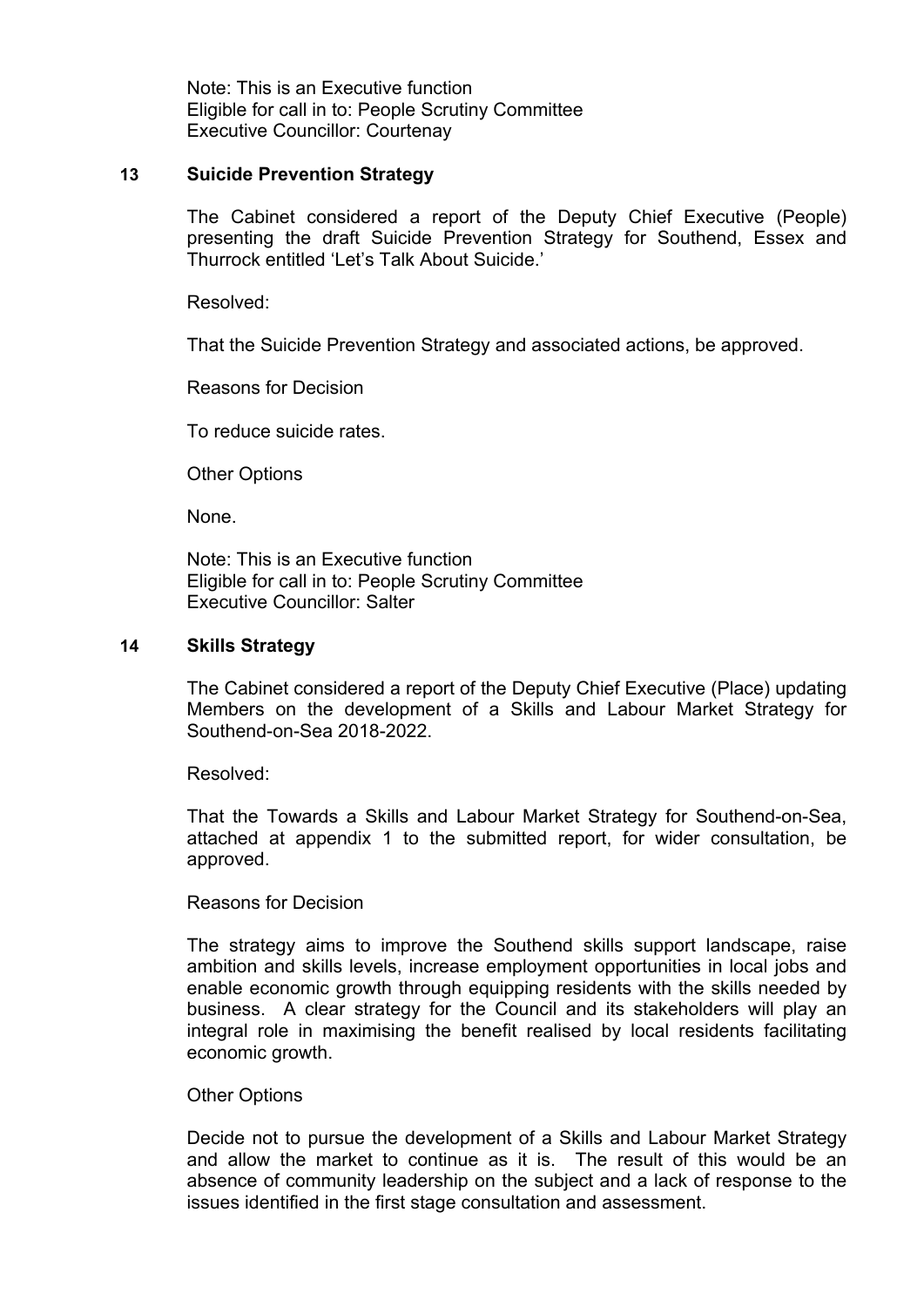Note: This is an Executive function Eligible call in to: Place Scrutiny Committee Executive Councillor: Holland

### **15 Energy Opportunities**

The Cabinet considered a report of the Deputy Chief Executive (Place) which sought approval to launch a set of energy generation, storage and management services under the Southend Energy brand underpinned by minimum standards and an associated marketing campaign.

Resolved:

1. That a set of minimum standards for energy generation and storage devices and associated management services to be managed through the proposed governance process, be established.

2. That the devices and services be marketed to help households to save money and reduce their net energy consumption.

3. That the scheme be supported by an appropriate governance process, as set out in paragraph 5 of the submitted report, that will approve suppliers and processes for the scheme and the marketing for both the scheme, as a whole, and individual suppliers.

4. That it be noted that the scheme will be funded over time by referral fees and marketing contributions from suppliers with an initial investment of £50k from the Business Transformation Fund (already approved) to launch the scheme and to fund one staffing post until revenues cover on-going costs. Over time, any net revenues will be used to fund the energy team.

Reasons for Decision

The savings to households together with other benefits of the proposals are detailed in the report.

Other Options

Doing nothing will remove the opportunity for Southend residents to make significant savings on their energy costs in the face of rising energy prices and remove the opportunity for improved local grid resilience. Households wishing to engage with the market would be exposed to a confusing marketplace without support.

Note: This is an Executive function Eligible for call in to: Place Scrutiny Committee Executive Councillor: Holland

#### **16 S-CATS (London Road Projects)**

The Cabinet considered a report of the Deputy Chief Executive (Place) providing an update on the progress of the 'Southend Central Area Transport Scheme (S-CATS).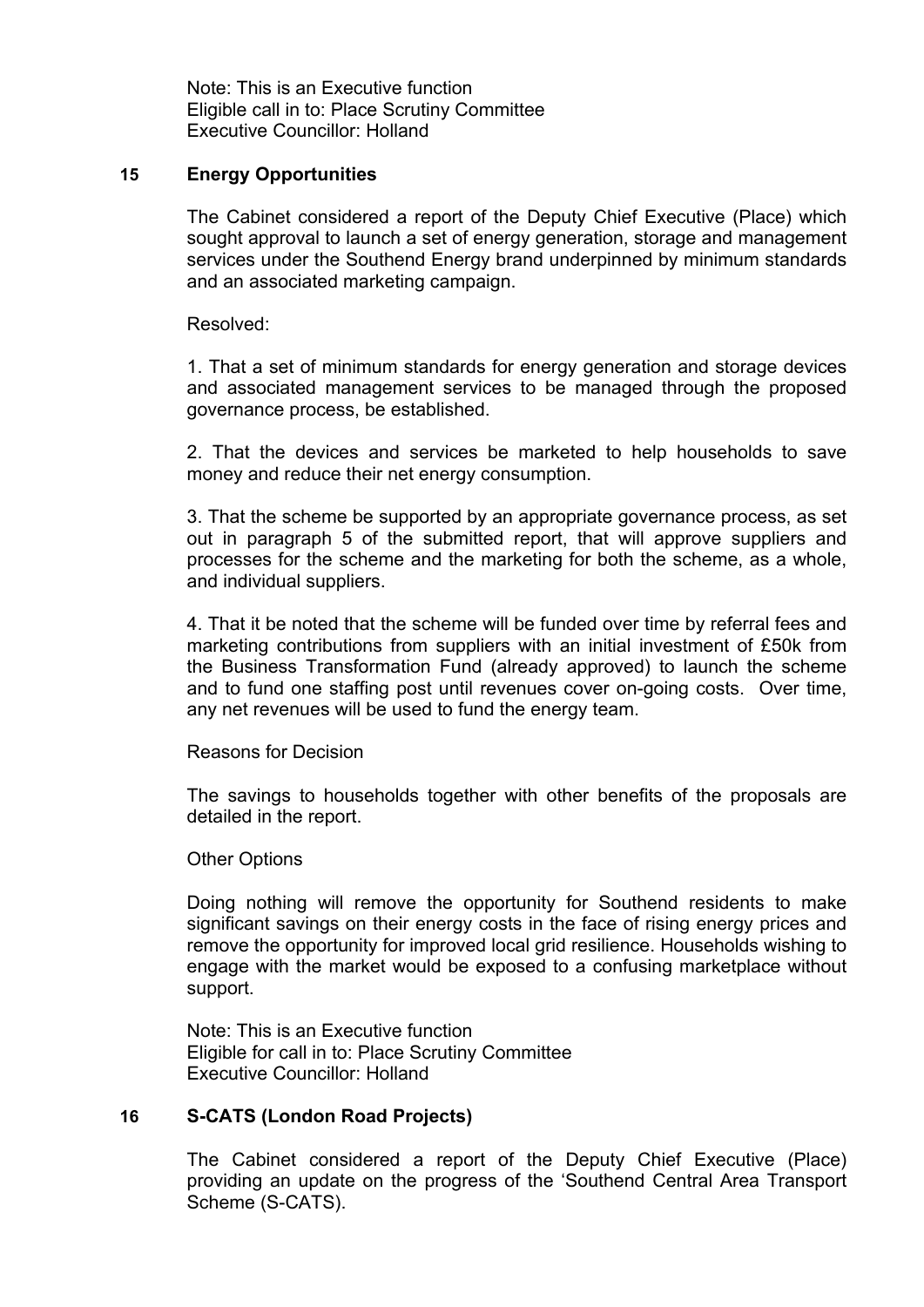Resolved:

1. That either of the two design options for London Road (between Queensway and College Way) be taken forward to construction which will allow selection of the final design to be carried out in consultation with stakeholders and public.

2. That the drainage works can be started along London Road in September 2017, in preparation for the scheme construction to start in October 2017.

3. That the authority be delegated to the Chief Executive and Deputy Chief Executive (Place), in consultation with the Leader of the Council and the Executive Councillor for Transport, Waste and Regulatory Services, to agree the final design option, Option A or Option B, selected after stakeholder and public consultation, to be taken forward to implementation with a programmed commencement in October 2017, together with the advertisement of any necessary Traffic Regulation Orders.

Reasons for Decision

Southend Central Area Transport Scheme represents a major opportunity to support the continued growth and regeneration of the Southend Central Area.

Other Options

If no action was taken, the investment opportunity would be lost. This would reduce the contribution to supporting local health and wellbeing and restrict accessibility and local mobility, and potentially undermine business confidence and investment within the area.

Note: This is an Executive function. Eligible for call in to: Place Scrutiny Committee Executive Councillor: Cox

### **17 Museums Service – Large Objects Collection**

The Cabinet considered a report of the Deputy Chief Executive (Place) informing Members of the large object social history collection of Southend Museums Service and set out a future plan for maximising related resources.

Resolved:

That the submitted proposals for the future of the Museum Service's large object social history collection, be approved.

Reasons for Decision

This is essential to the maintenance and development of the Museums Service and its collections.

Other Options

None.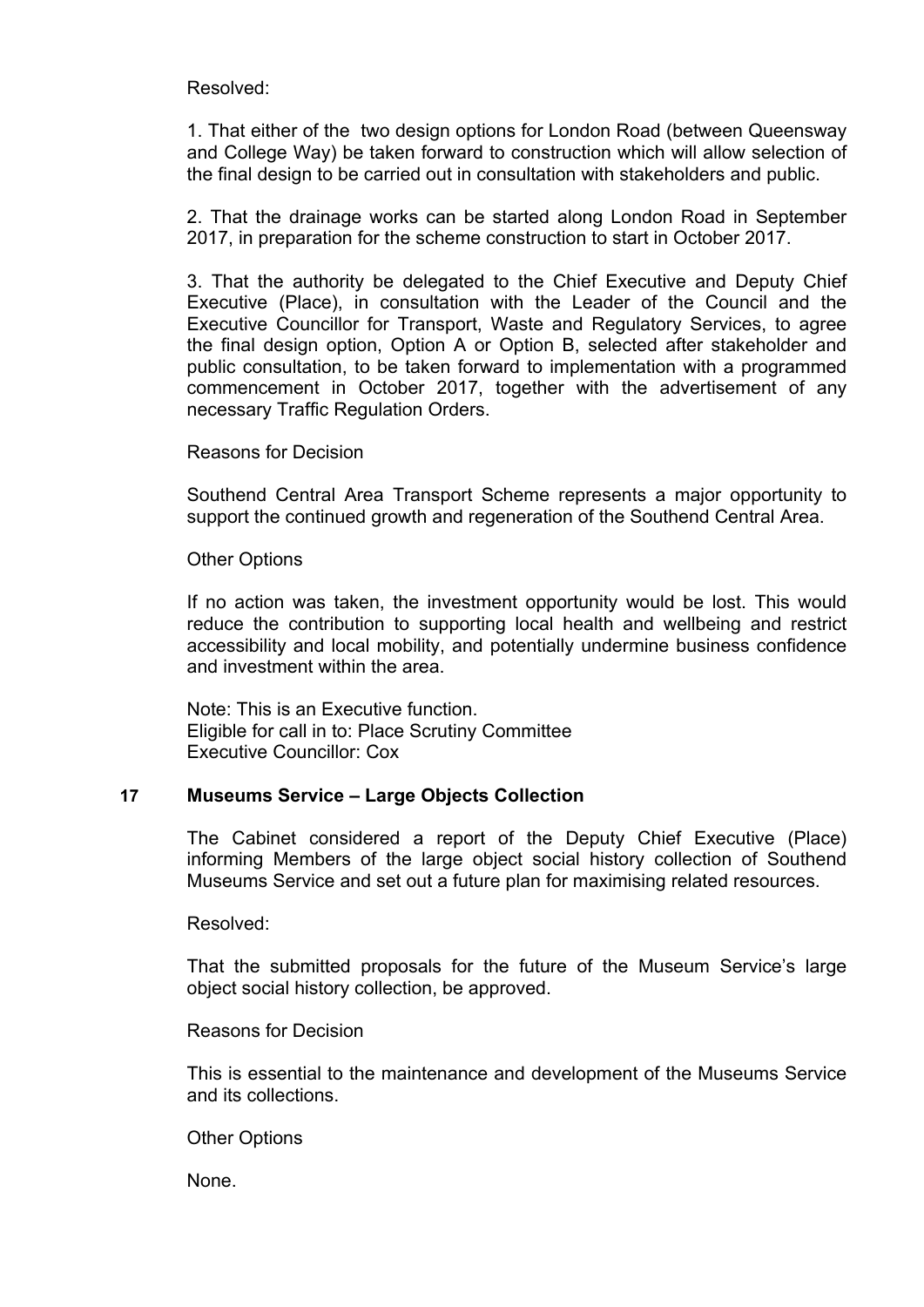Note: This is an Executive function Eligible for call in to: Place Scrutiny Committee Executive Councillor: Holland

### **18 Highway Infrastructure Asset Management Plan**

The Cabinet considered a report of the Deputy Chief Executive (Place) providing an update on progress in developing the Council's approach to Highways/Transport Infrastructure Asset Management (HIAM) and requesting that consideration be given to the Highways Infrastructure Asset Management Plan (HIAMP).

Resolved:

1. That the HIAMP and associated appendices as the Council's approach to asset management and operational service delivery, be approved.

2. That continued cross boundary joint working on asset management, enabling better understanding and development of collaborative working, benchmarking and efficiency, resilience, customer communications and operation delivery to support the management of assets in Southend-on-Sea, be approved.

3. That the lifecycle plans which form the basis for the prediction of future performance of a group of assets, based on investment scenarios and maintenance strategies, be noted.

4. That it be agreed that the HIAMP and appendices will influence the Council's approach to highway maintenance and management of assets in order to meet the requirements as set out by the Department of Transport.

5. That the increase of the Council's banding for the next Department for Transport self-assessment questionnaire (SaQ) return, be noted. (The result of which will be the Council will receive its full funding awards and improve the case for additional funding grants by adopting asset management principles).

Reasons for Decision

To establish a framework which has the means to deliver a more efficient and effective approach to the management of highway infrastructure assets.

Other Options

Do nothing and settle for a lower band score. However, this would mean that the Council has no credible strategy for investing in assets and result in a significant loss of external funding for maintenance.

Note: This is an Executive function Eligible for call in to: Place Scrutiny Committee Executive Councillor: Cox

### **19 Essex & Southend Waste Local Plan**

The Cabinet considered a report of the Deputy Chief Executive (Place) presenting the Essex and Southend-on-Sea Waste Local Plan.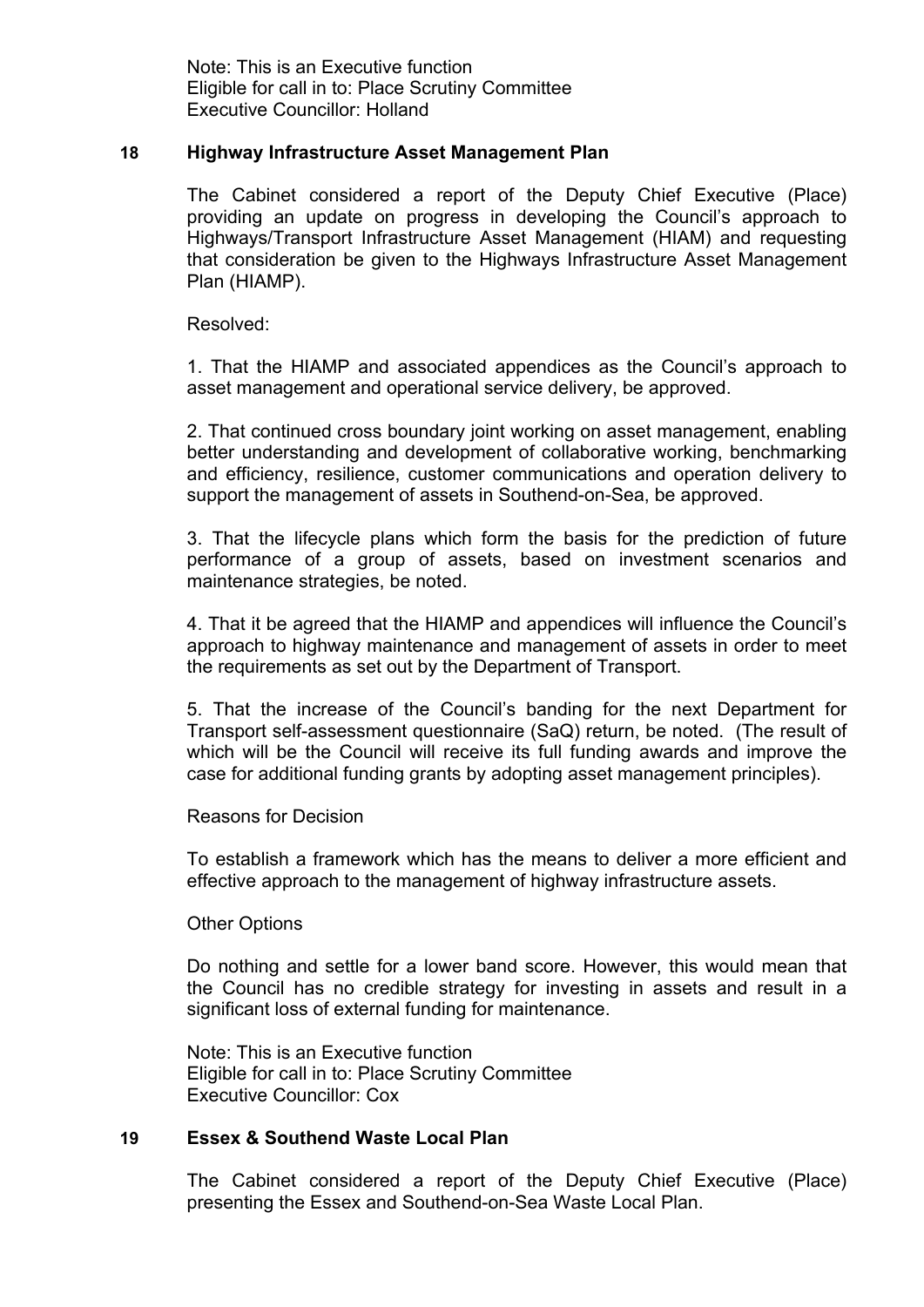Recommended:

1. That all the recommendations of the Inspector's Report set out at Appendix 1 to the submitted report and the revised version of the Essex and Southend-on-Sea Waste Local Plan set out at Appendix 2 to the report, be approved.

2. That the Essex and Southend-on-Sea Waste Local Plan as set out at Appendix 2 to the report, in accordance with Planning Regulations, be approved.

3. That it be noted that the Essex and Southend-on-Sea Waste Local Plan Proposed Submission version, approved by Council for publication and submission in February 2016 has been amended as per:

a) the main modifications recommended by the Inspector in her report and agreed for consultation under delegated authority in 2016 (attached at Appendix  $1$ );

b) The minor modifications agreed for consultation under delegated authority in 2016 (attached at Appendix 3); and

c) The further minor modification (attached at Appendix 4).

Reasons for Decision:

It is clearly advantageous for the Council to have a new Waste Local Plan in place as soon as possible. This would avoid the risk of new planning applications for waste related development being considered without an up-todate Plan - one of the consequences being a lack of certainty regarding where new waste development will take place in future and whether such development is indeed required in the Plan area.

Other Options

Do nothing – work on the Plan would cease and the joint planning authorities would be forced to rely on national planning policy and guidance in making planning decisions in future. This option risks penalties for the Councils levied by the Government for the absence of an up-to-date Waste Local Plan

Note: This is a Council function Eligible for call in to: Place Scrutiny Committee Executive Councillor: Flewitt

### **20 Council Procedure Rule 46**

Resolved:

That the submitted report be noted.

Note: This is an Executive function Eligible for call in to: As appropriate to the item